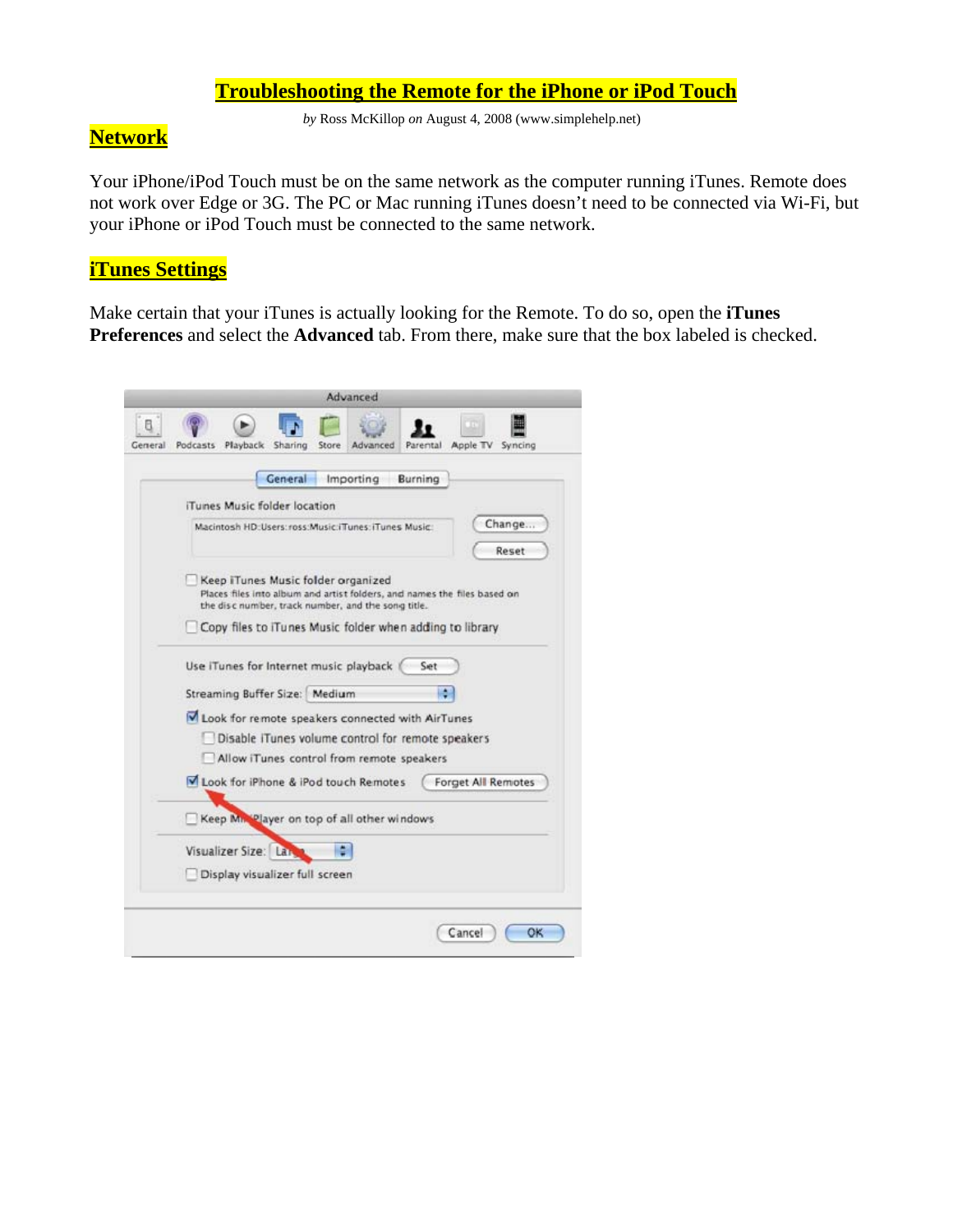# **Firewall**

iTunes must be allowed through any software (or hardware) firewall that you may be using. I've provided the steps for the built-in firewalls included with Windows XP and Windows Vista, and some suggestions for other software and hardware firewalls.

- i. I use the Windows XP firewall
- ii. I use the Windows Vista firewall
- iii. I use another 3rd party firewall
- iv. Hardware Router firewall
- i. Windows XP
	- a. If you're using the built-in Windows XP firewall, you'll want to make sure that iTunes is an allowed exception. To do so, open the **Control Panel** and select the **Security Center**.

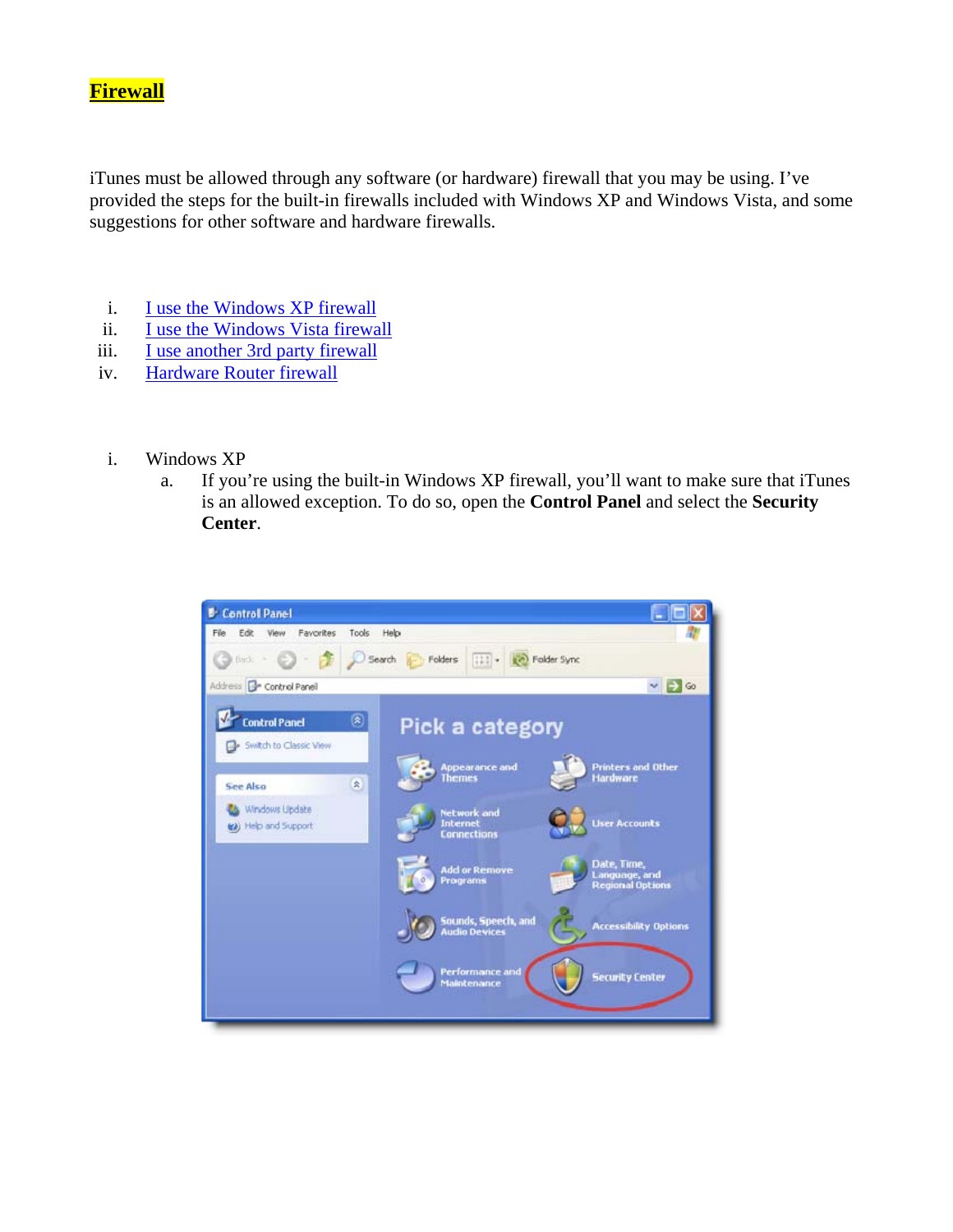b. In the **Security Center**, select the **Windows Firewall** link from the bottom of the page.



c. On the **General** tab, make sure that **Don't allow exceptions** is **NOT** selected.

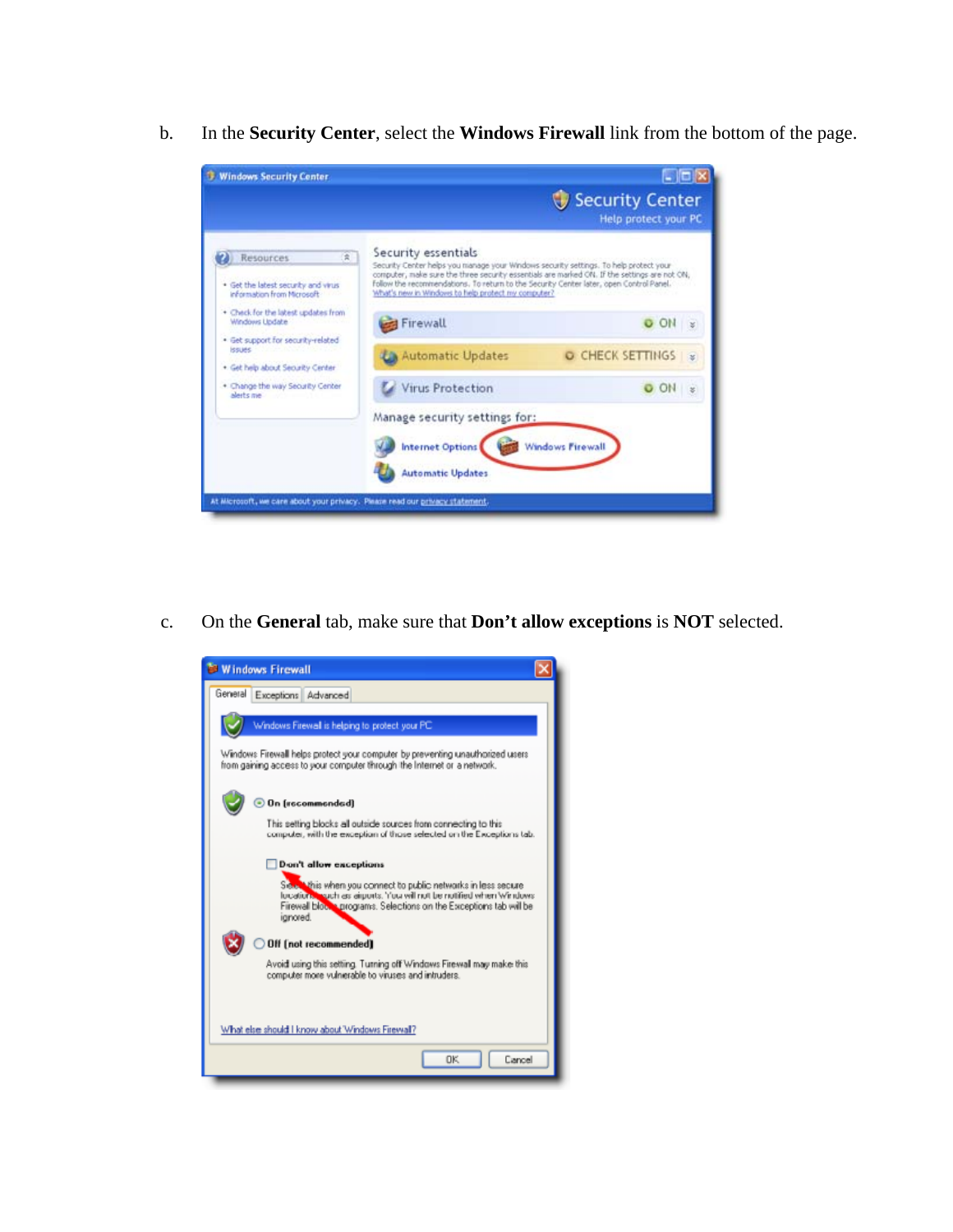d. Now select the **Exceptions** tab. In the list, make sure that **iTunes** is listed, and **DOES** have a check in the box next to it. If it's listed, but was unchecked (and now you've checked it off) - click **OK**, close out of the Security Center and give your Remote a try again.

If it is listed, and checked, and you've confirmed the previous troubleshooting steps, make sure that if you have a <u>router and are utilizing</u> its firewall, that the proper ports are being forwarded.

If iTunes is **not** listed, carry on with the next step.

| <b>B</b> Windows Firewall                                                                                                                                                                                          |  |
|--------------------------------------------------------------------------------------------------------------------------------------------------------------------------------------------------------------------|--|
| Exceptions<br>Advanced<br>Lieneral                                                                                                                                                                                 |  |
| Windows Firewall is blocking incoming network connections, except for the<br>programs and services selected below. Adding exceptions allows some programs<br>to work better but might increase your security risk. |  |
| Programs and Services:                                                                                                                                                                                             |  |
| Name                                                                                                                                                                                                               |  |
| MuToment<br>⊠ avgupd.exe<br><b>⊠</b> Boniour<br><b>⊠ File and Printer Sharing</b>                                                                                                                                  |  |
| Millimes                                                                                                                                                                                                           |  |
| Microsoft Office Groove                                                                                                                                                                                            |  |
| Microsoft Office OneNote                                                                                                                                                                                           |  |
| Microsoft Office Outlook                                                                                                                                                                                           |  |
| Remote Assistance:                                                                                                                                                                                                 |  |
| Remote Desktop<br><b>THPoP Framework</b>                                                                                                                                                                           |  |
|                                                                                                                                                                                                                    |  |
| Add Port<br>Edit<br>Add Program.<br>Delete                                                                                                                                                                         |  |
| V Display a notification when Windows Firewall blocks a program                                                                                                                                                    |  |
| What are the risks of allowing exceptions?                                                                                                                                                                         |  |
| UK.<br>Cancel                                                                                                                                                                                                      |  |

e. Click the **Add Program…** button, and see if iTunes is listed among the programs. If it is, select it and click **OK** Jump down to step **h** below. If it's **not** listed, click the **Browse** button.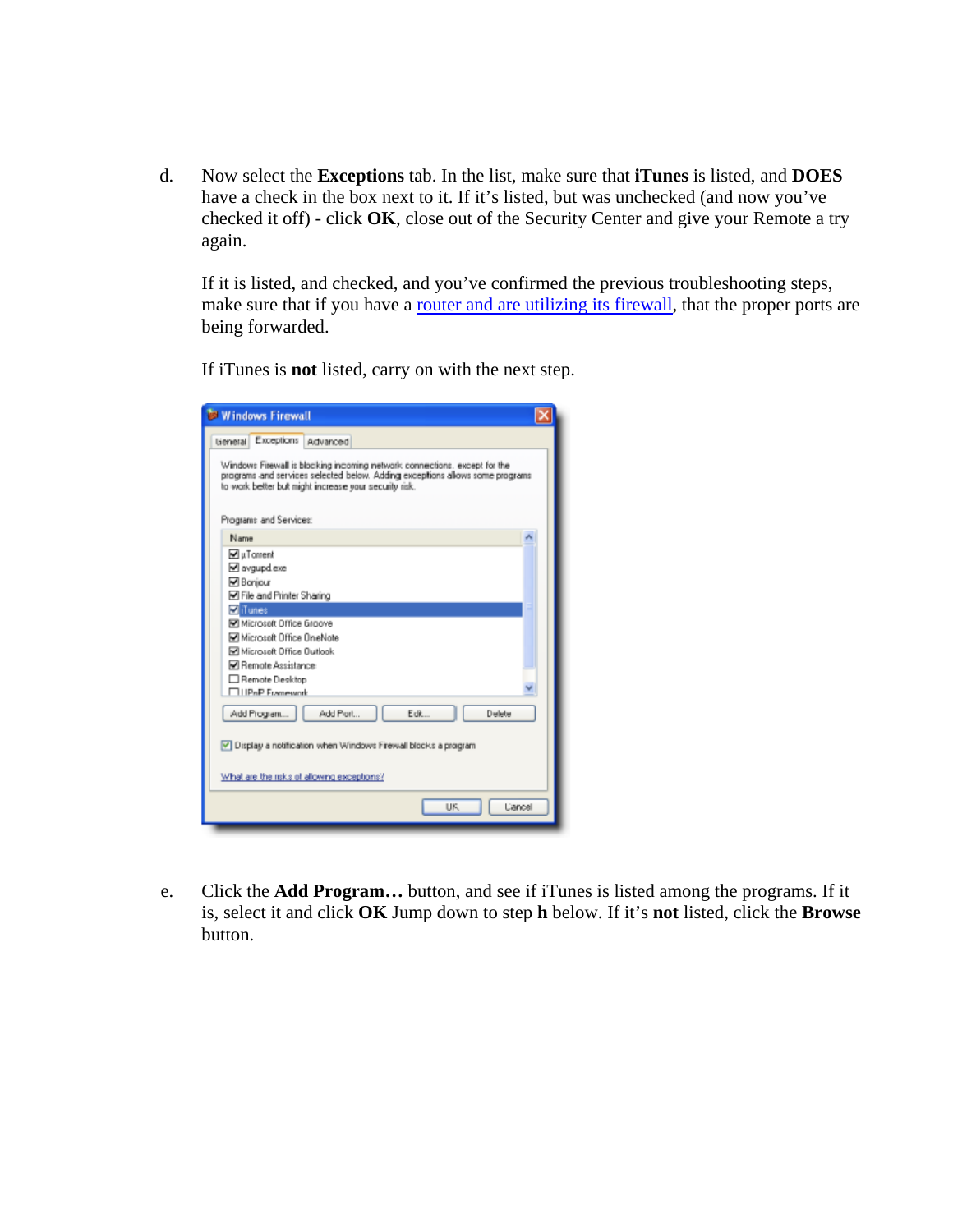| Add a Program                                                                                                                                           |  |
|---------------------------------------------------------------------------------------------------------------------------------------------------------|--|
| To allow communications with a program by adding it to the Exceptions list,<br>select the program, or click Browse to search for one that is not isted. |  |
| Programa:                                                                                                                                               |  |
| AVG Free Tray Icon                                                                                                                                      |  |
| AVG Free Use: Interface                                                                                                                                 |  |
| Connection W <sub>zard</sub>                                                                                                                            |  |
| FreeCell                                                                                                                                                |  |
| <b>Hearts</b>                                                                                                                                           |  |
| Internet Backgammon                                                                                                                                     |  |
| <b>Internet Checkers</b>                                                                                                                                |  |
| Internet Explorer                                                                                                                                       |  |
| <b>Internet Hearts</b>                                                                                                                                  |  |
| Internet Reversi                                                                                                                                        |  |
| Internet Spades                                                                                                                                         |  |
| C:\Program Files\AVG\AVG8\avg:ray.eke<br>Path:<br>Browse                                                                                                |  |
| Cancel<br>O<<br>Change scope                                                                                                                            |  |

f. Navigate to the **C:\Program Files\iTunes\** folder. Select **iTunes** (might be listed as **iTunes.exe** and click **Open**.

| <b>Browse</b>                                            |                                                                                                                        |                                  |  |        |        |
|----------------------------------------------------------|------------------------------------------------------------------------------------------------------------------------|----------------------------------|--|--------|--------|
|                                                          | Look in: Tunes                                                                                                         |                                  |  | vodpm- |        |
| My Recent<br><b>Documents</b><br>Desktop<br>My Documents | CD Configuration<br>iTunes.Resources<br>iTunesHelper.Resources<br>Mozilla Plugins<br>Il iTunes.exe<br>iTunesHelper.exe | iTunesMiniPlayer.Resources       |  |        |        |
| My Computer                                              |                                                                                                                        |                                  |  |        |        |
|                                                          | File name:                                                                                                             | iTunes.exe                       |  | v      | Open   |
| My Network                                               | Files of type:                                                                                                         | Applications [".exe;".com;".icd] |  | v      | Cancel |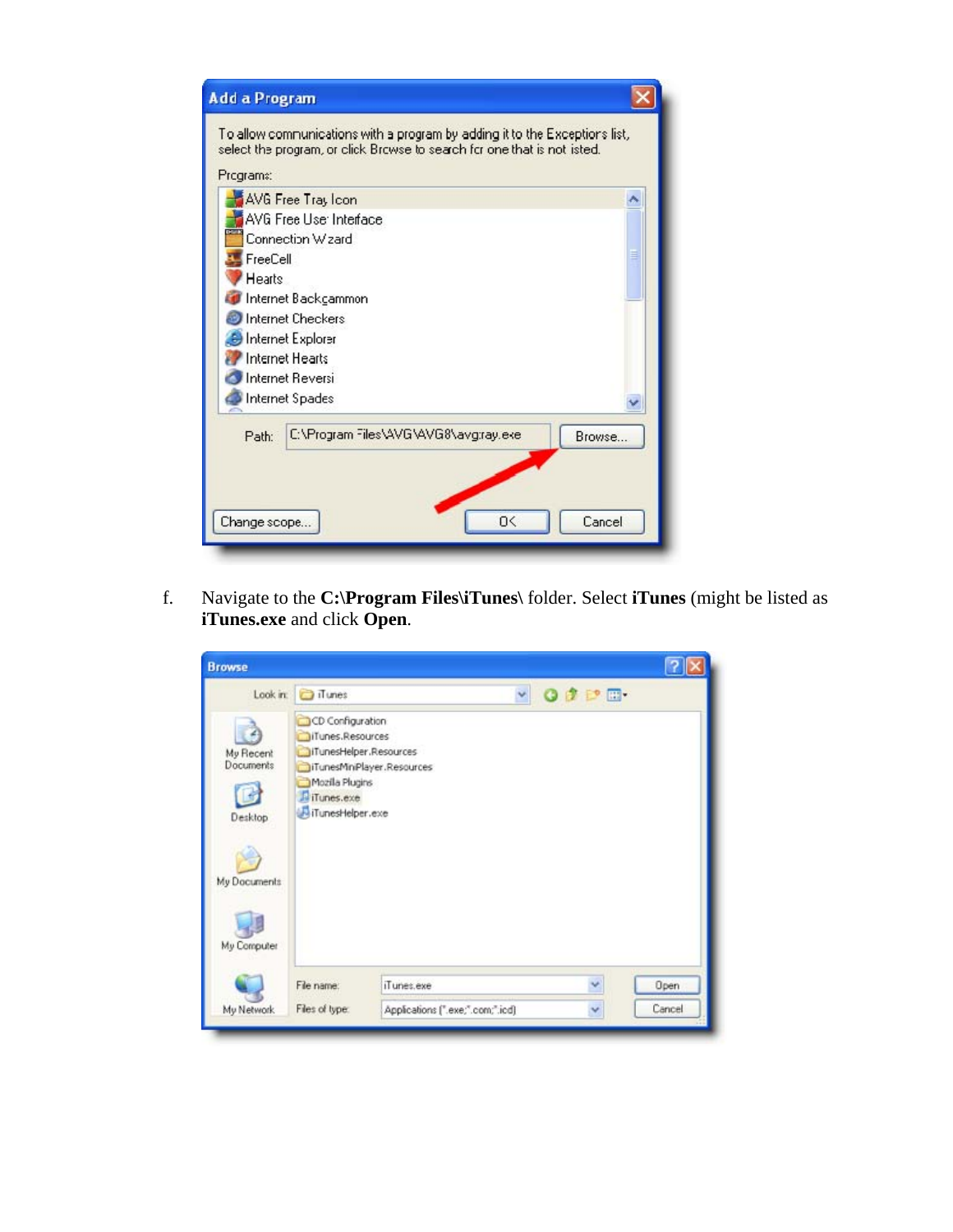g. iTunes will now be listed in the **Add a Program** window. Make sure it's selected, and then click **OK**.

| <b>Add a Program</b><br>To allow communications with a program by adding it to the Exceptions list,<br>select the program, or click Browse to search for one that is not listed.                           |
|------------------------------------------------------------------------------------------------------------------------------------------------------------------------------------------------------------|
| Programs:                                                                                                                                                                                                  |
| <b>B</b> Internet Explorer<br><b>Internet Hearts</b><br>Internet Reversi<br>Internet Spades<br>iTunes.exe<br>MagicDisc<br>Minesweeper<br>Mozilla Firefox<br><b>Outlook Express</b><br>Pinball<br>Solitaire |
| C:\Program Files\iTunes\iTunes.exe<br>Browse<br>Path:<br>0K<br>Cancel<br>Change scope                                                                                                                      |

h. iTunes should now be listed in your Windows XP firewall exceptions list, with a check in the box next to it. Click **OK**, exit out of the **Security Center** and give your Remote a try again.

| <b>B</b> Windows Firewall                                                                                                                                                                                          |  |
|--------------------------------------------------------------------------------------------------------------------------------------------------------------------------------------------------------------------|--|
| General Exceptions Advanced                                                                                                                                                                                        |  |
| Windows Firewall is blocking incoming network connections, except for the<br>programs and scrvices selected below. Adding exceptions allows some programs<br>to work better but might increase your security risk. |  |
| Programs and Services:                                                                                                                                                                                             |  |
| Name                                                                                                                                                                                                               |  |
| $\nabla$ µ Toment                                                                                                                                                                                                  |  |
| E avgup dese                                                                                                                                                                                                       |  |
| <b>⊠</b> Bonjour                                                                                                                                                                                                   |  |
| File and Printer Sharing                                                                                                                                                                                           |  |
| <b>M</b> iTunes                                                                                                                                                                                                    |  |
| Microsoft Office Groove<br>Microsoft Office OneNote                                                                                                                                                                |  |
| Microsoft Office Outlook                                                                                                                                                                                           |  |
| Remote Assistance:                                                                                                                                                                                                 |  |
| Remote Desktop                                                                                                                                                                                                     |  |
| <b>LUPAP Framework</b>                                                                                                                                                                                             |  |
| Edit<br>Delete<br>Add Port<br>Add Program.                                                                                                                                                                         |  |
| V Display a notification when Windows Firewall blocks a program                                                                                                                                                    |  |
| What are the risk s of allowing exceptions?                                                                                                                                                                        |  |
| OK<br>Cancel                                                                                                                                                                                                       |  |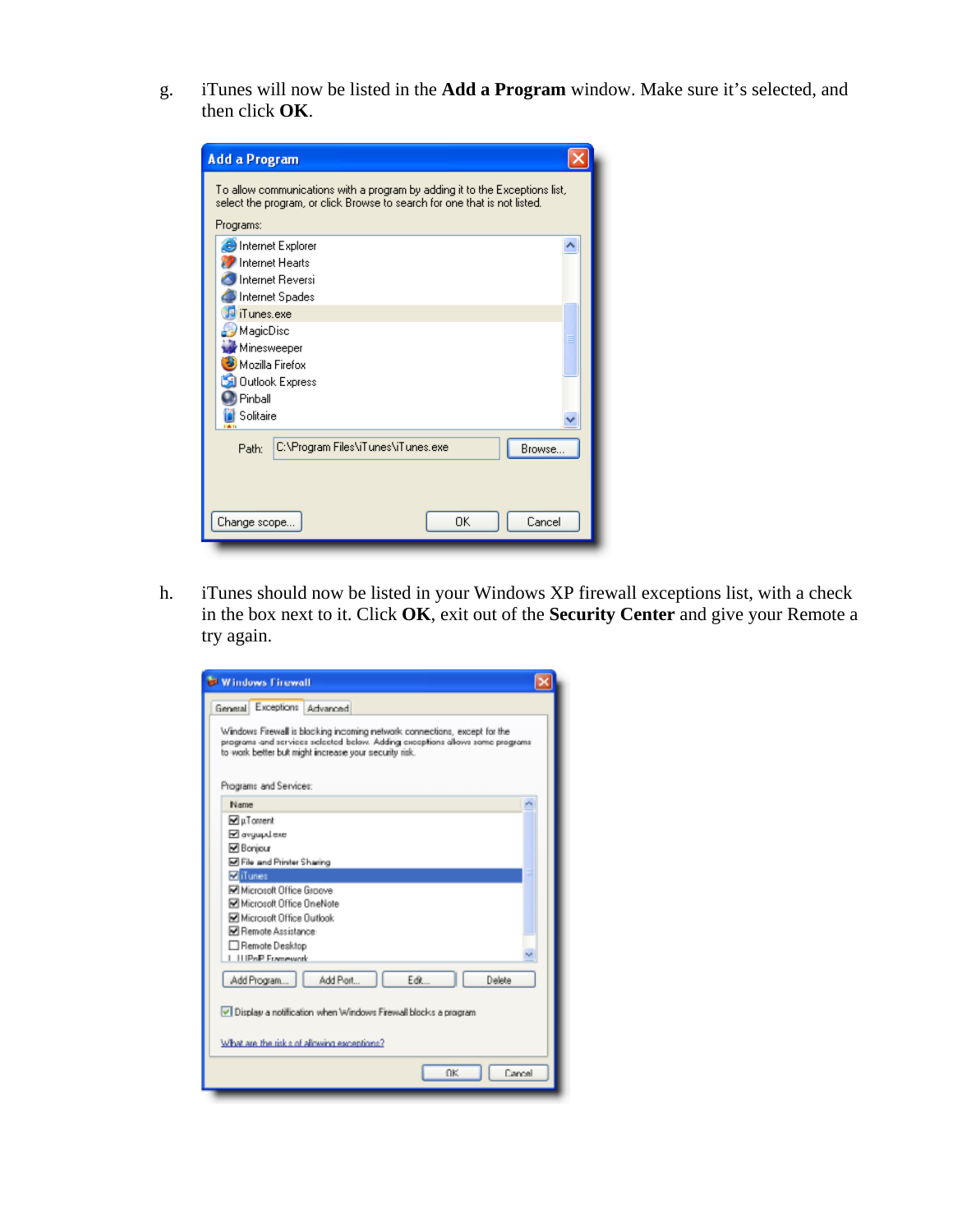#### ii. Windows Vista

a. If you're using the built-in Windows Vista firewall, you'll want to make sure that iTunes is an allowed exception. To do so, open the **Control Panel** and select the **Allow a program through Windows Firewall** link in the **Security** section.



b. On the **General** tab, make sure that **Block all incoming connections** is **NOT** checked.

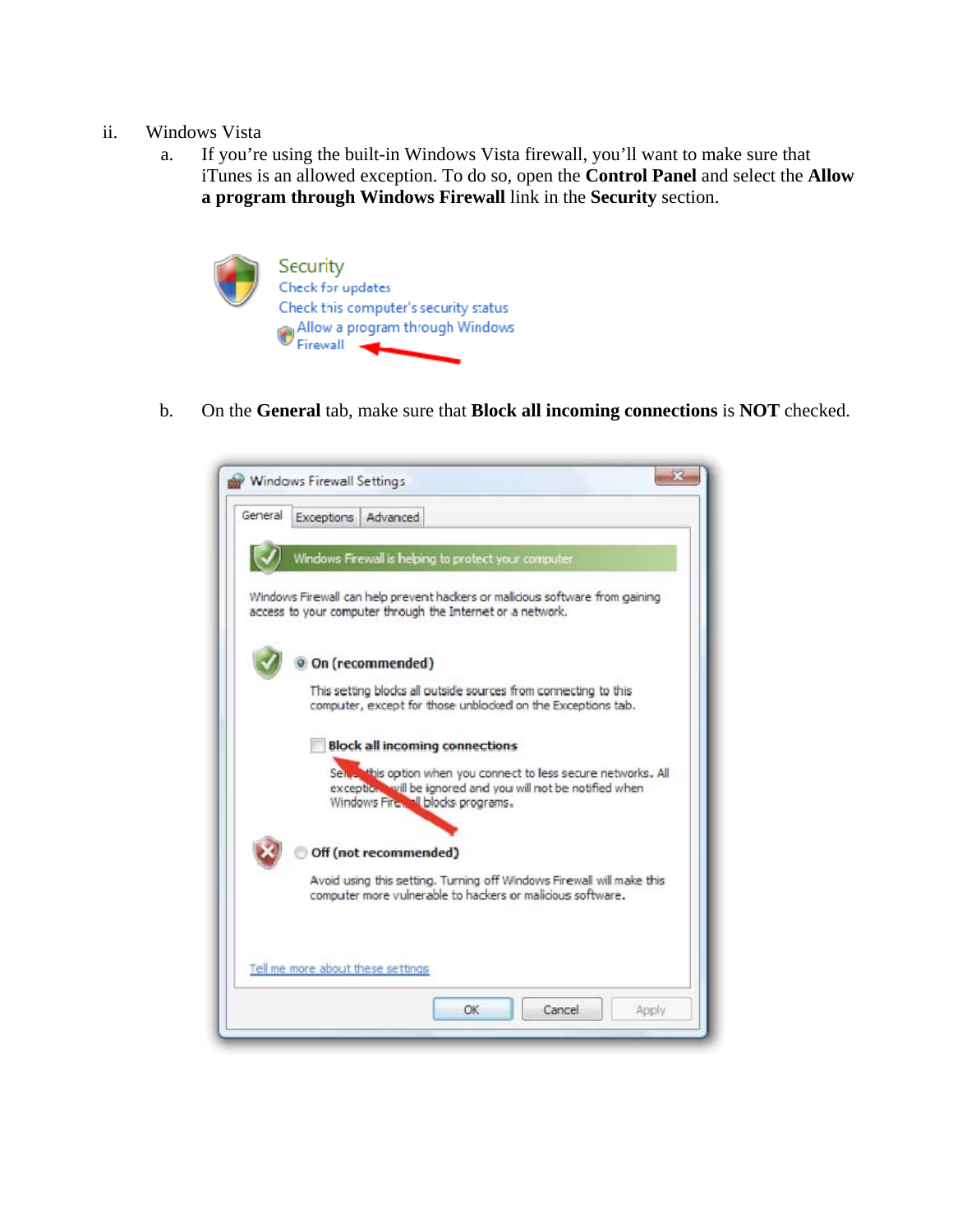c. Select the **Exceptions** tab. Make sure that **iTunes** is listed, and **DOES** have a check in the box next to it. If it's listed, but was unchecked (and now you've checked it off) click **OK**, close out of the Control Panel and give your Remote a try again.

If it is listed, and checked, and you've confirmed the previous troubleshooting steps, make sure that if you have a router and are utilizing its firewall, that the proper ports are being forwarded.

If iTunes is **not** listed, carry on with the next step.

| General                                  | Exceptions                                                      | Advanced                                                                          |                                                                                                                                                          |                                                                             |
|------------------------------------------|-----------------------------------------------------------------|-----------------------------------------------------------------------------------|----------------------------------------------------------------------------------------------------------------------------------------------------------|-----------------------------------------------------------------------------|
|                                          |                                                                 | What are the risks of unblocking a program?                                       | program or port exception to allow communications through the firewall.<br>Windows Firewall is currently using settings for the public network location. | Exceptions control how programs communicate through Windows Firewall. Add a |
| Program or port                          |                                                                 | To enable an exception, select its check box:                                     |                                                                                                                                                          |                                                                             |
| Bonjour                                  | <b>BITS</b> Peercaching<br>Core Networking                      | □ Connect to a Network Projector                                                  |                                                                                                                                                          | Ξ                                                                           |
| <b>TiSCSI Service</b><br><b>V</b> iTunes | File and Printer Sharing                                        | CrossLoop - Simple Secure Screen Sharing<br>□ Distributed Transaction Coordinator |                                                                                                                                                          |                                                                             |
|                                          | Media Center Extenders<br>Netlogon Service<br>Network Discovery | Doubonnessed Lane and Alaska                                                      |                                                                                                                                                          |                                                                             |
| Add program                              |                                                                 | Add port                                                                          | Properties<br>V Notify me when Windows Firewall blocks a new program                                                                                     | Delete                                                                      |

d. Click the **Add program…** button, and see if iTunes is listed. If it is, select it and click the **OK** button. Jump down to step **g** below. If it's **not** listed, click the **Browse…** button.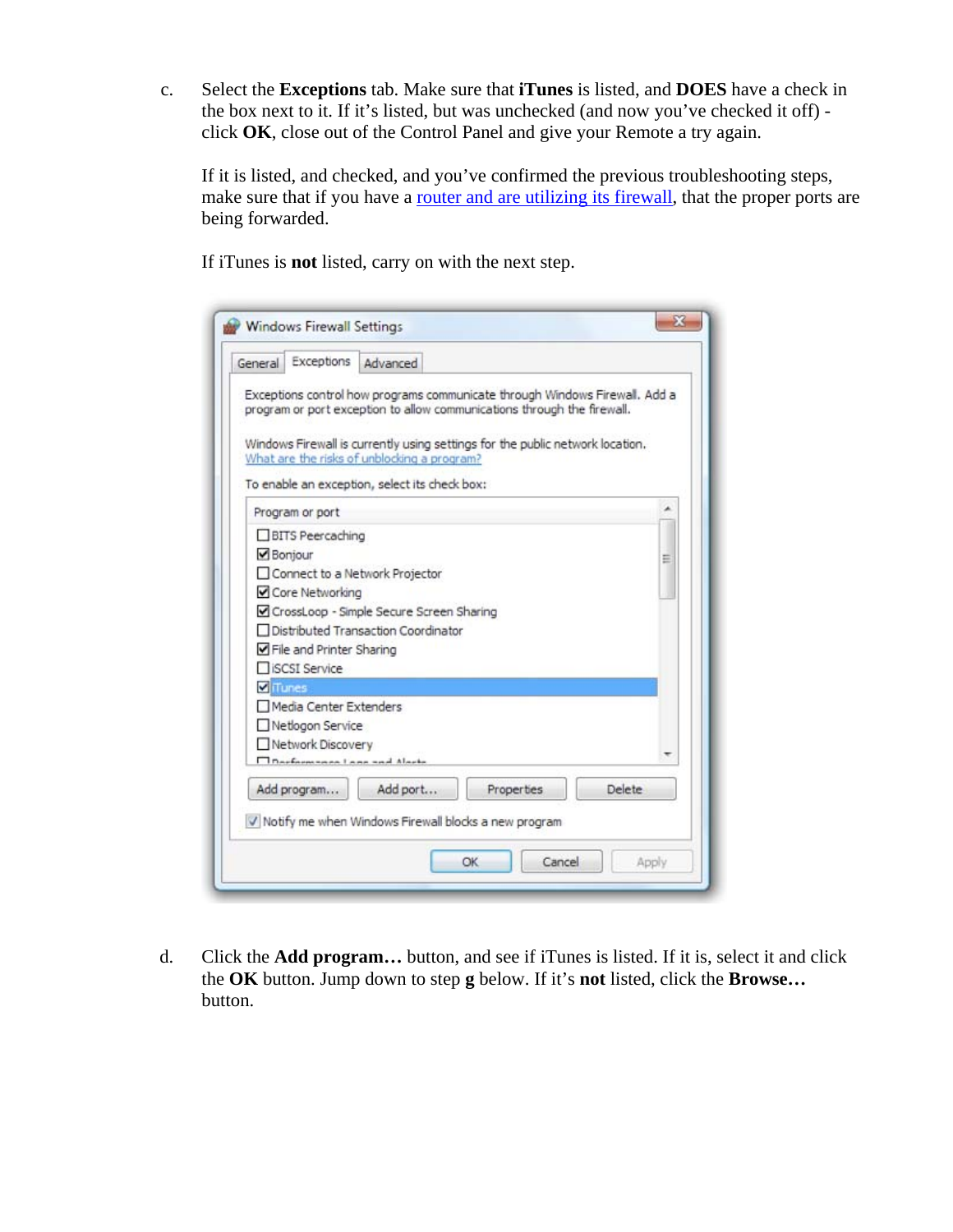| х<br>Add a Program                                                                                        |
|-----------------------------------------------------------------------------------------------------------|
| Select the program you want to add, or click Browse to find one that is not<br>listed, and then click OK. |
| Programs:                                                                                                 |
| <b>M. Hold 'Fm</b><br>┻                                                                                   |
| <b>EL</b> iCal                                                                                            |
| <b>D</b> iChat                                                                                            |
| Image Capture                                                                                             |
| Import Checker                                                                                            |
| InkBall                                                                                                   |
| Internet Explorer                                                                                         |
| C iSync                                                                                                   |
| <b>iTunes</b>                                                                                             |
| Java Web Start                                                                                            |
| Kate (Advanced Text Editor)<br>┯                                                                          |
| Path:<br>C:\Users\ross\AppData\Roaming\Parallels\Sha<br>Browse                                            |
| Cancel<br>OK<br>Change scope                                                                              |

e. Navigate to the **C:\Program Files\iTunes\** folder. Select **iTunes** (might be listed as **iTunes.exe** and click **Open**.

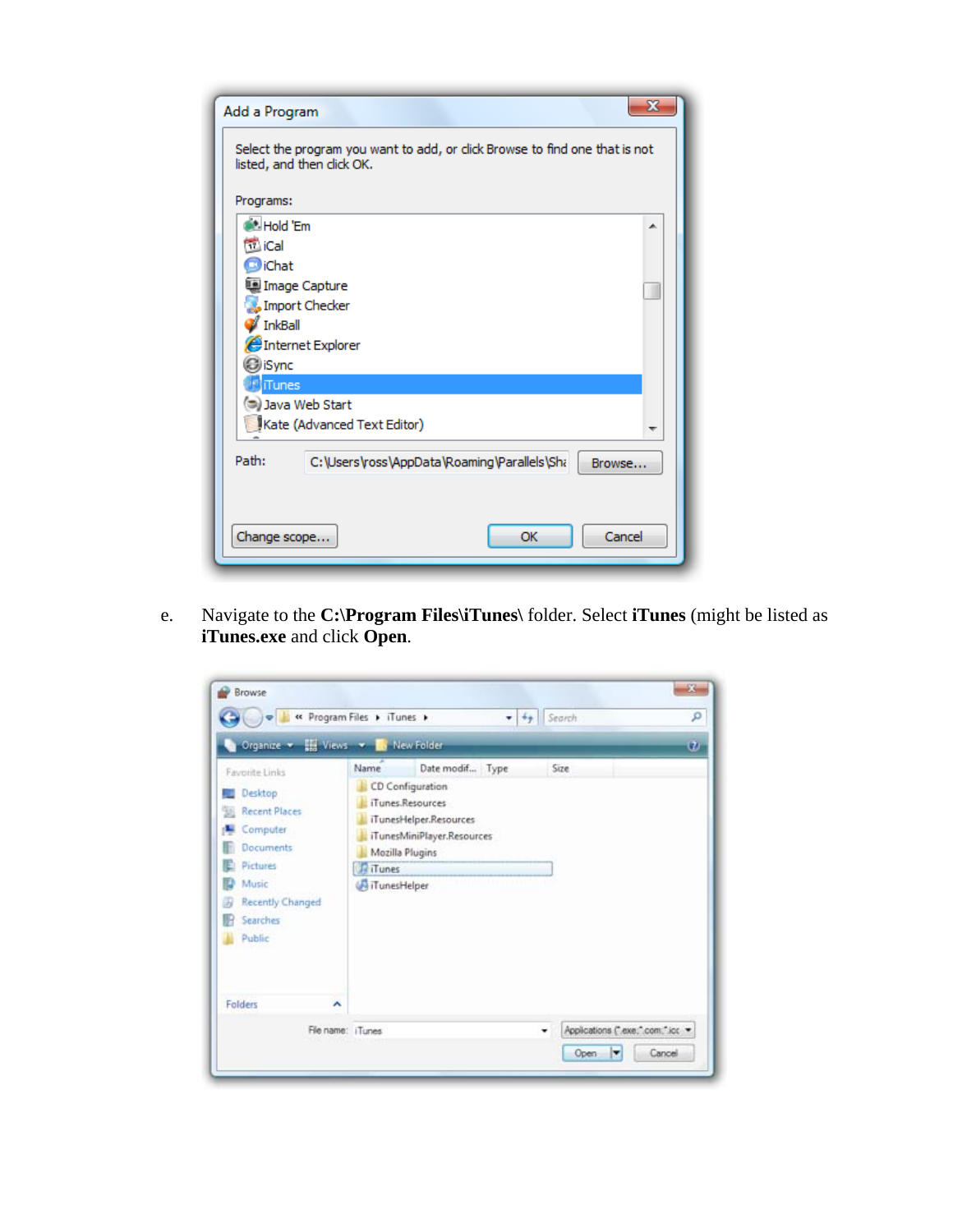f. iTunes will now be listed in the **Add a Program** window. Make sure it's selected, and then click **OK**.

| Add a Program              | 33                                                                          |
|----------------------------|-----------------------------------------------------------------------------|
| listed, and then click OK. | Select the program you want to add, or click Browse to find one that is not |
| Programs:                  |                                                                             |
| <b>HFSExplorer</b>         | ▲                                                                           |
| <b>R</b> HijackThis        |                                                                             |
| <b>Hold Em</b>             |                                                                             |
| <b>DuiCal</b>              |                                                                             |
| <b>D</b> iChat             |                                                                             |
| Image Capture              |                                                                             |
| Import Checker<br>InkBall  |                                                                             |
| EInternet Explorer         |                                                                             |
| C iSync                    |                                                                             |
| iTunes<br><b>Card</b>      |                                                                             |
|                            |                                                                             |
| Path:                      | C: \Program Files\iTunes\Tunes.exe<br>Browse                                |
|                            |                                                                             |
| Change scope               | Cancel<br>OK                                                                |

g. iTunes should now be listed in your Windows Vista firewall exceptions list, with a check in the box next to it. Click **OK**, exit out of the Windows Firewall Settings and give your Remote a try again.

| Exceptions<br>General                                                                           | Advanced                                                                          |                                                                                                                                                                                                                                         |        |
|-------------------------------------------------------------------------------------------------|-----------------------------------------------------------------------------------|-----------------------------------------------------------------------------------------------------------------------------------------------------------------------------------------------------------------------------------------|--------|
|                                                                                                 | What are the risks of unblocking a program?                                       | Exceptions control how programs communicate through Windows Firewall. Add a<br>program or port exception to allow communications through the firewall.<br>Windows Firewall is currently using settings for the public network location. |        |
|                                                                                                 | To enable an exception, select its check box:                                     |                                                                                                                                                                                                                                         |        |
| Program or port                                                                                 |                                                                                   |                                                                                                                                                                                                                                         |        |
| <b>BITS Peercaching</b><br>Bonjour<br>Core Networking                                           | □ Connect to a Network Projector                                                  |                                                                                                                                                                                                                                         | Ξ      |
| File and Printer Sharing<br><b>TISCSI Service</b>                                               | CrossLoop - Simple Secure Screen Sharing<br>□ Distributed Transaction Coordinator |                                                                                                                                                                                                                                         |        |
| <b>V</b> iTunes                                                                                 |                                                                                   |                                                                                                                                                                                                                                         |        |
| Media Center Extenders<br>Netlogon Service<br>Network Discovery<br>Clarksmannen Lann and Alarks |                                                                                   |                                                                                                                                                                                                                                         |        |
| Add program                                                                                     | Add port                                                                          | <b>Properties</b><br>V Notify me when Windows Firewall blocks a new program                                                                                                                                                             | Delete |